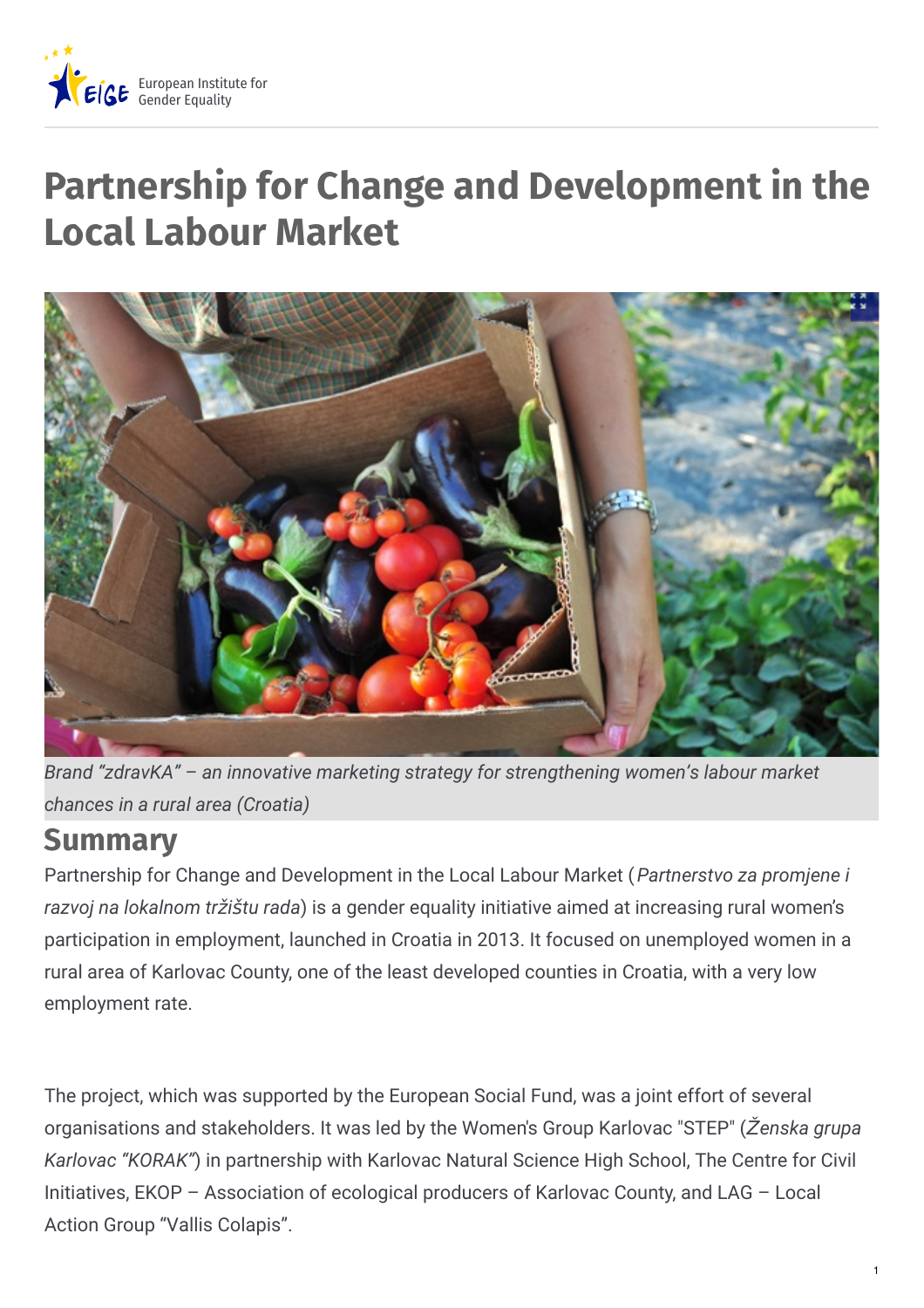The project developed a tailor-made empowerment programme focused on enhancing women's employability and entrepreneurial capacity. This was combined with an innovative marketing strategy for strengthening women's labour market chances. A brand named "zdravKA" was developed which gathered a number of agricultural producers from the Karlovac County (from producer of fruits, honey, and hazelnuts to cow and goat cheese), and who benefited from joint marketing activities and joint selling points.

Project activities included the implementation of a tailor-made and local partnership approach to provision of agricultural training which has been strengthened by workshops, individual counselling and an entrepreneurship training based on the best practice of small entrepreneurial ventures.

62 women successfully completed the training and gained the knowledge and skills needed for (re)entering the labour market; structures for support to farmers and unemployed persons in entrepreneurial ventures were established; and a tailor-made model of support in entrepreneurship was defined and analysed, and information about it was disseminated. The project contributed to the promotion of women's employment and increased their chances in employment and selfemployment, in particular for long-term unemployed women facing social exclusion.

## **Women in rural areas**

Croatia is one of the countries with the highest unemployment rate in the EU. The employment situation in the Karlovac County is even worse, and in particular for women. The majority of Karlovac County is rural and more economically undeveloped than the rest of the country. The GDP of Karlovac County is lower than the Croatian average and puts Karlovac County among the least developed counties. According to official data, the Karlovac County unemployment rate was 24.6% in comparison to the Croatian average of 18.8% in 2014. The share of women among the unemployed was 56.2%.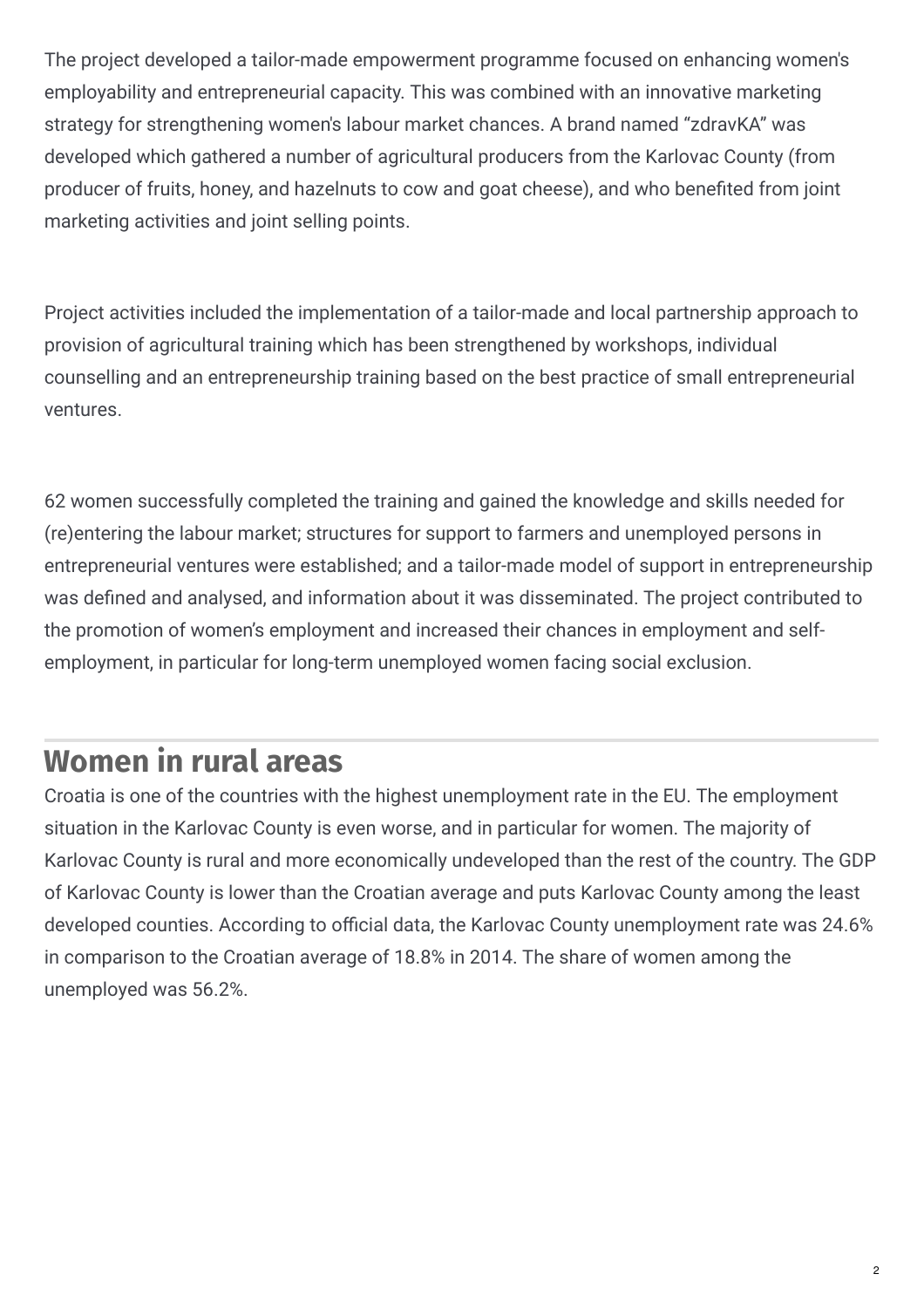The labour market situation is extremely unfavourable for women. Besides the scarcity of employment opportunities experienced by men and women in Karlovac County, there is a strong traditional gender division of labour in private life which leaves women to bear most family responsibilities. Women are also heavily involved in domestic agricultural activity. However, this work remains largely invisible and is not viewed as important by family members or the wider community. Living in isolated, remote rural areas, far from administrative centres, also contributes to a severity in the gender discrimination experienced by women. These additional factors combine to leave women in this rural area distant from the labour market.

At the national and local levels there are many policies that focus on gender equality, employment, and poverty reduction. However, their implementation is far from satisfactory. There are few projects and initiatives to drive the implementation of such policies. Examples of such policy documents in Karlovac County include: The Human Resource Development (HRD) Strategy of Karlovac County, The Strategy for Employment of Women in Karlovac County, and The Development Strategy of Karlovac County. Partnership for Change and Development in the Local Labour Market was among the few projects developed to drive the implementation of the priorities set in these policy documents.

### **Empowering rural women**

The Women's Group Karlovac "STEP" (Ž*enska grupa Karlovac "KORAK"*), a non-governmental organization established by a group of women from Karlovac in 1998, decided to contribute to the employability and self-employment of unemployed women in Karlovac County by developing a programme focused on enhancing their skills and entrepreneurial capacity. The project addressed women trapped in poverty and social exclusion, and evolved around the concept of activation. Social inclusion through participation in the labour market and through developing economic and social skills was the main feature of the project. It focused on rural women with no chances to be otherwise successful in the labour market.

The specific objectives of Partnership for Change and Development in the Local Labour Market were to:

Increase employability and self-employment of unemployed women in the Karlovac County by applying an innovative tailor-made empowerment programme focused on enhancing their skills and entrepreneurial capacity.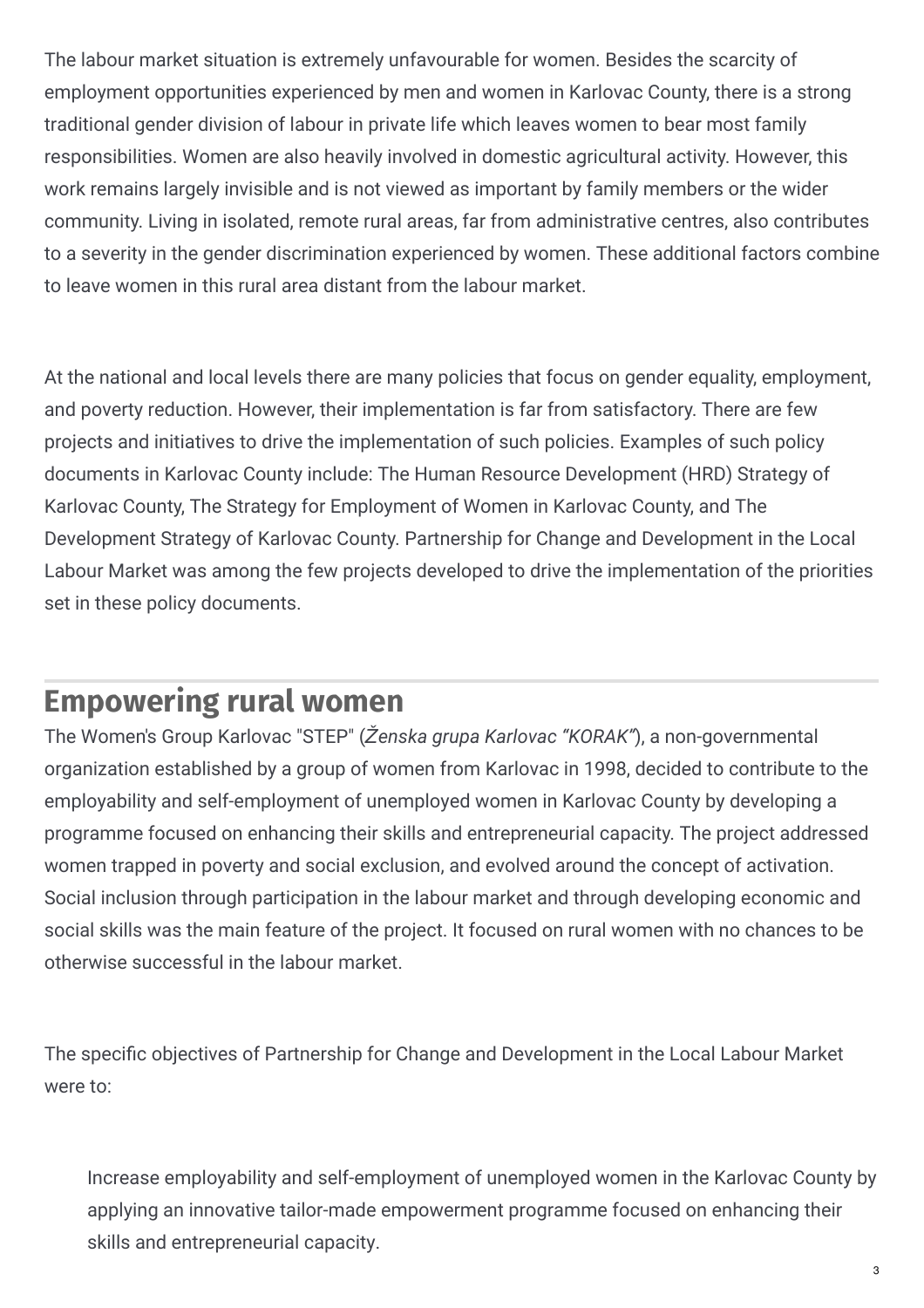Establish support structures for existing agricultural producers and unemployed persons for development of their small entrepreneurial ventures in agriculture based on partnership.

The project comprised several activities:

Information about the project was spread through different channels (radio shows, commercials, leaflets, workshops). The beneficiaries of the project were women, and preference was given to long-term unemployed women, those currently involved in domestic agricultural production but whose products are not sold on the labour market, and those who had been assessed to have entrepreneurial capacities.

Agricultural training, in areas such as fruit growing and cheese making/milk processing, and training on accounting for family farms was organised.

Two study trips were organised to learn about good practices of agricultural producers. Workshops and individual counselling were held by job coaches where women learned about the functioning of the labour market and skills necessary to meet labour market challenges. Ten agricultural producers were selected to act as mentors to all women who finished agricultural trainings.

A brand named "zdravKA" was developed, together with its official slogan and logo, followed by a marketing strategy and development plan. The joint marketing strategy included promotional materials (leaflets, roll-up banners, product labels, billboards, T-shirts, bags and cups) and a web page [\(http://ledi.vallis-colapis.hr/zdravka/](http://ledi.vallis-colapis.hr/zdravka/)) with the important information about the project, brand and producers themselves.

The project was innovative because it linked the goals of gender equality, social inclusion and entrepreneurship in the rural context, with a focus on long-term unemployed women as a disadvantaged group. It contributed to the support and promotion of women's employment and increased their chances of employment and self-employment. In this way, the project contributed to the social component set in the Karlovac County Human Resource Development Strategy through the implementation of a tailor-made and local partnership approach.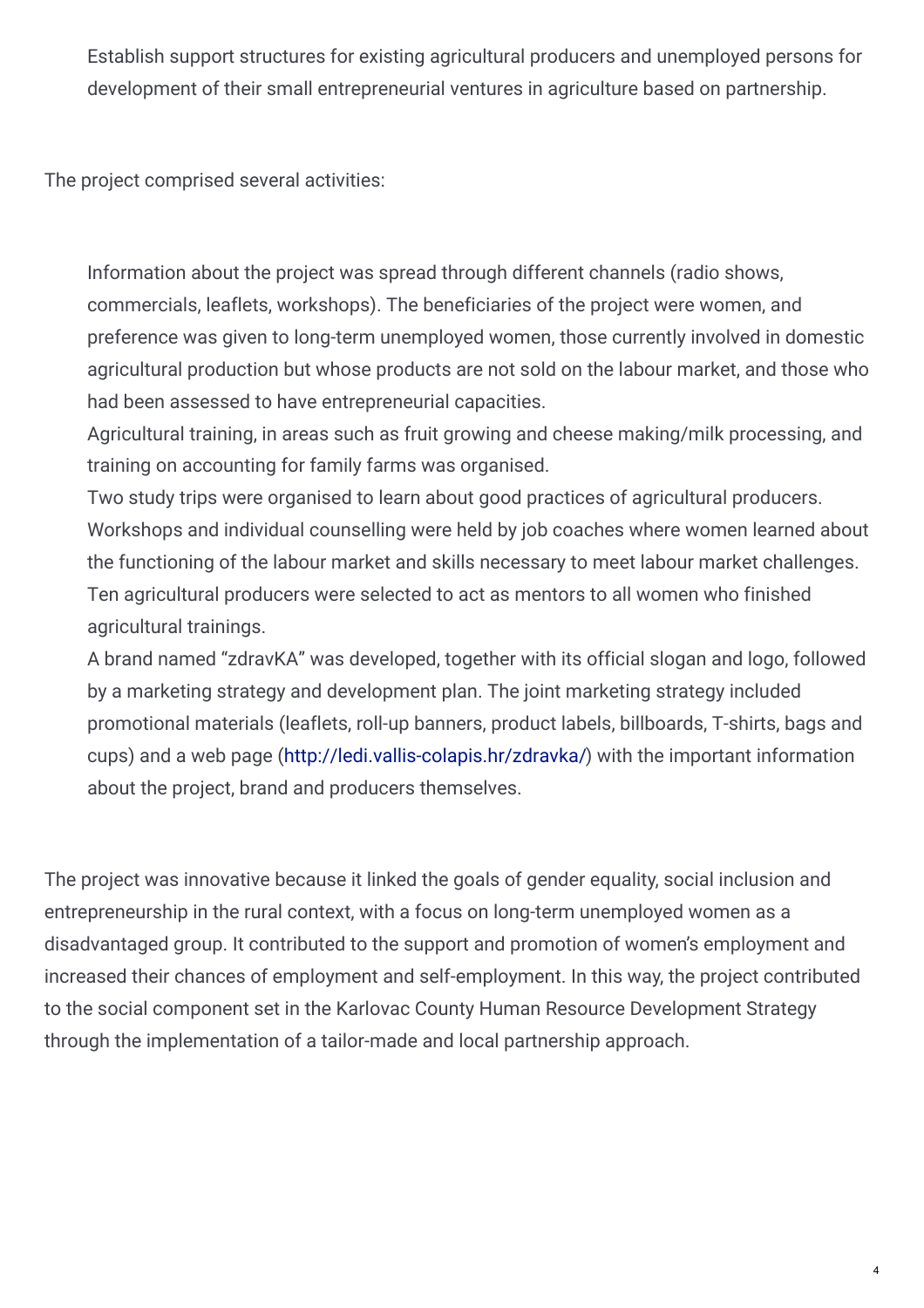The gender dimension to the project included the specific focus on diverse channels of communication to draw in women who might otherwise have found it difficult to participate due to barriers from the strong prevailing gender stereotyping and the expectations flowing from this. One of the shortcomings of the project was still the limited number of beneficiaries involved, and the small number of those who continue to work under the brand "zdravKA". It is clear that the involvement of women in rural areas in which traditional gender roles are very strong is particularly difficult. Specific communication initiatives can assist in such a context.

The empowerment elements to the project were another important gender dimension. This was important in a context where a combination of the lack of skills needed to engage in (self)employment, the reluctance to take risks connected with entrepreneurship, a lack of motivation and insufficient self-esteem among women were barriers. A further gender dimension was the emergence of new role models for women, particularly from those participating in the new brand "zdravKA".

### **Breaking into the labour market**

The women gained knowledge and experience to assist them to become employed and/or to sell their products. This improves their economic and, most importantly, their social position. An economic contribution by women to their households is an important step in empowering women. 62 women participated and they all successfully completed the training and passed the exam. 28 women successfully finished training for the profession of fruit grower, 22 for milkmaids, and 12 for accounting in small farms. During the project 18 out of 62 (29%) women participants were employed. Without this project the women, mainly in the age group 30-50, would not had a chance to get additional and free training, that is so important for (re)entering the labour market.

The target group increased their technical capacities in fruit growing, cheese making/milk processing, accounting, job search, entrepreneurship, marketing and sales. They also improved their capacities in cooperation and development. The women improved their situation by gaining relevant knowledge, skills and support in order to be employed or to be self-employed. They can utilise and build on this knowledge and skills further, after the end of the project. They can also disseminate the information to other women in the areas in which they live.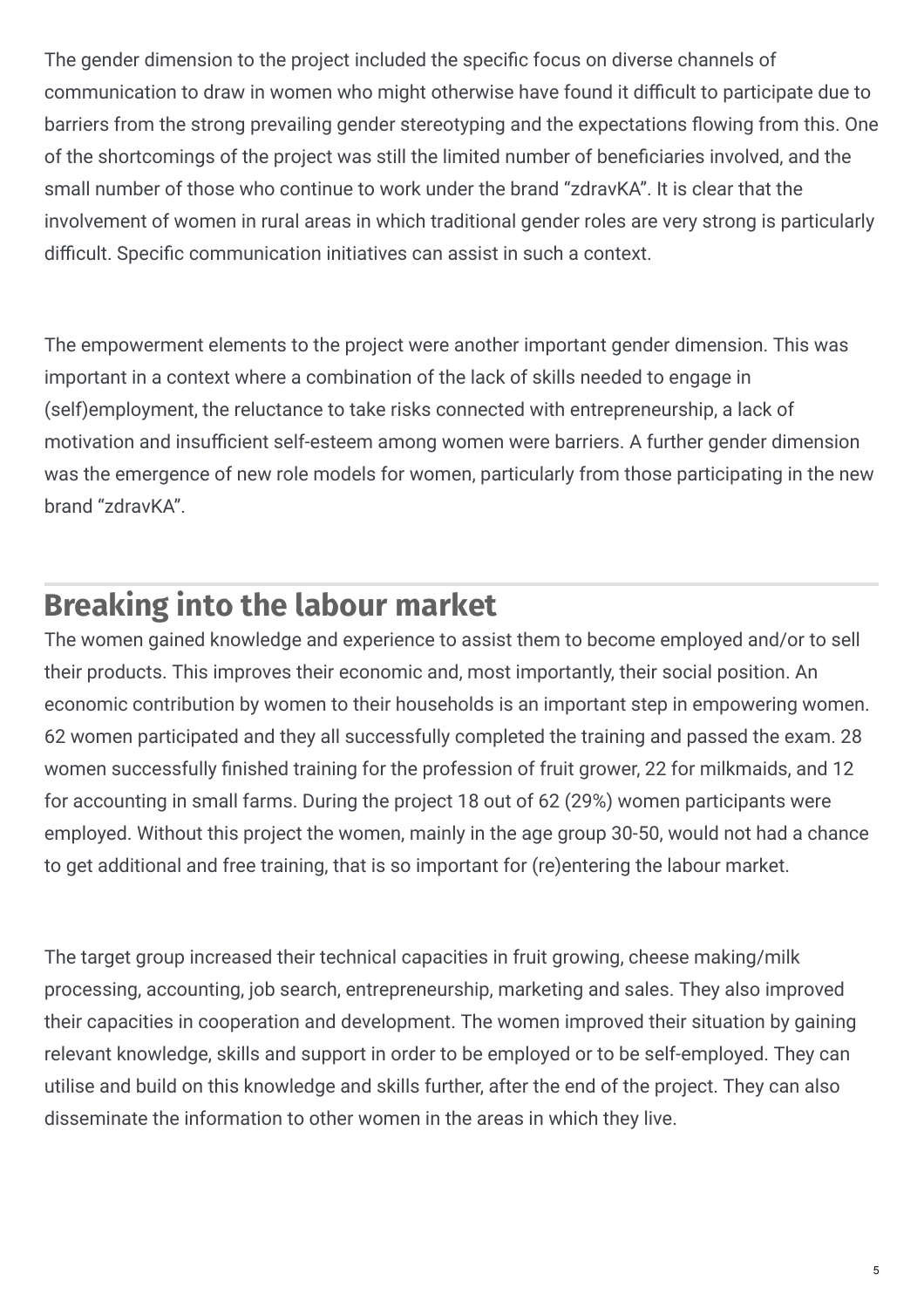Brand "zdravKA" involved 13 agricultural producers, out of which 4 were women, beneficiaries of the project, 5 were mentors involved in the project, and 4 were existing producers, members of the EKOP, the Association of ecological producers of Karlovac County, a partner organization in the project. Under the brand name of "zdravKA", beneficiaries have the opportunity to expand their market and to sell their products at several stores in the Karlovac County. Through the kind of networking involved in this, beneficiaries can upgrade their entrepreneurial knowledge and can rely on assistance from experienced producers. With the brand name and image, organised joint marketing, sales under one name, they have more chances to develop their business and create new jobs.

While "Zdravka" is a Croatian female name, "zdrav" means healthy, and "KA" refers to Karlovac, which contributed to its visibility and recognition by the local community. Brand "ZdravKA" continues to operate, and they are trying to include new agricultural producers from the Karlovac County whilst they are currently negotiating with the City of Karlovac about financial support for the joint selling point.

According to the project's evaluation, beneficiaries were motivated by and satisfied with the programme. They were proactive in job searching. The empowerment programme was particularly welcomed. Participants found it useful in job searching and in everyday life. Beneficiaries stressed that the project helped them to positively evaluate their skills, which is a precondition for changing their unfavourable social position.

The leadership of a woman's organisation was important for the development of the project. The partnership developed between civil society organisations and public sector organisations was crucial to its success. A significant and secure source of funding in the European Social Fund was another important factor for success.

## **Small project - great learning potential**

One of the main challenges was coordination between the partners involved, and in particular working on effective partnerships between civil society and the public sector. This is of importance, as cooperation between civil society and the state is, in general, poorly developed in Croatia. As the project engaged a number of partners, it demonstrated how joint actions can generate more comprehensive and cost-effective solutions. Although this was a major challenge, the work put in maintaining the close and effective partnerships brought results.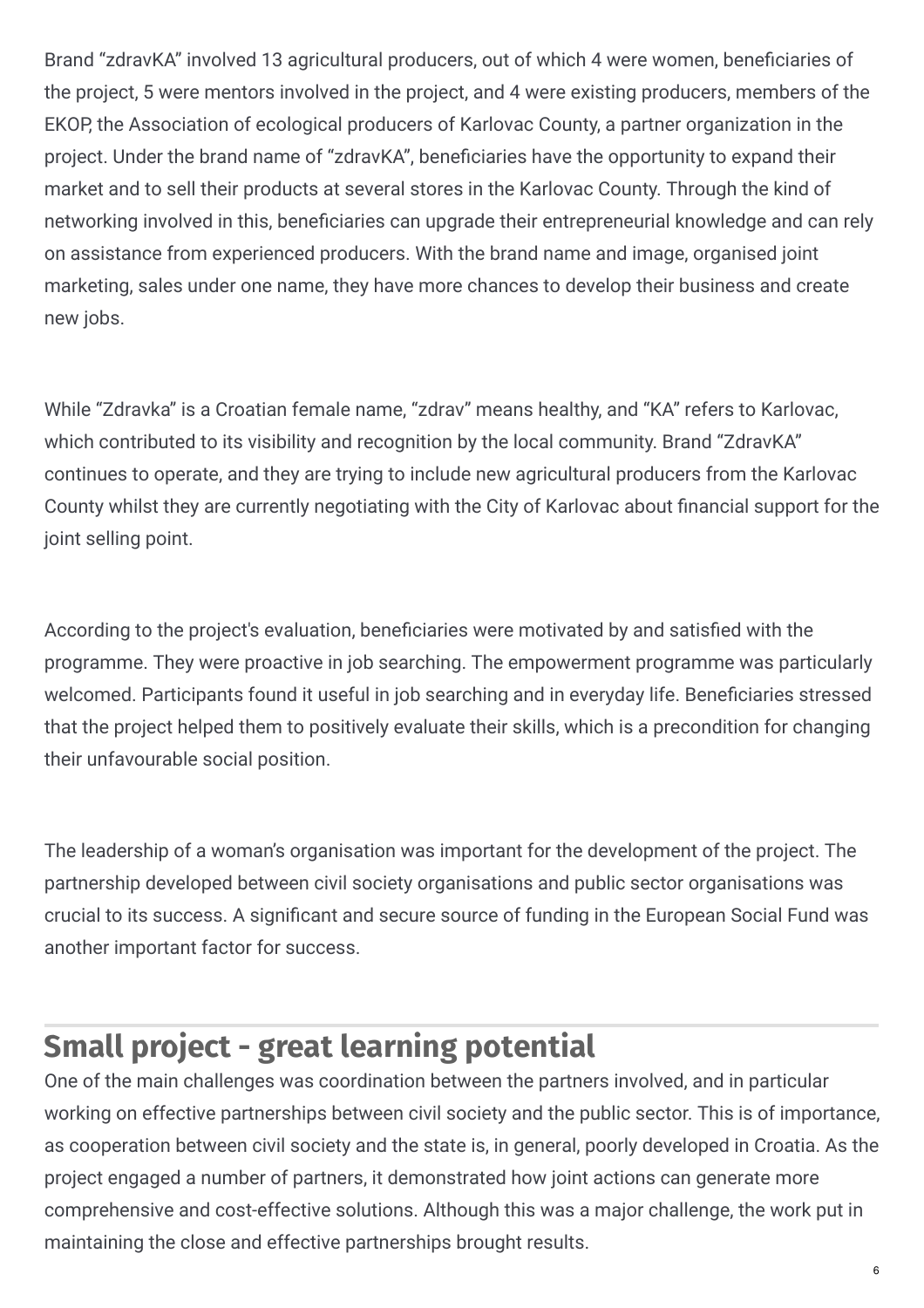The particular situation and experience of rural women presented its own challenges. Strong traditional gendered roles are hard to break. Low self-esteem and lack of recognition are complex to address. It became obvious that more time was needed to confront these challenges and to develop the project in accordance with the individual situation of beneficiaries.

In spite of this, and the fact that it was a complex project to manage, Partnership for Change and Development in the Local Labour Market achieved significant change, not just for the women involved, but also for the wider community as it focused on the unfavourable social situation of women in Karlovac County. The project has demonstrated which types of activities are needed in order to improve the social situation of rural women. It can be replicated elsewhere, in particular because it is well documented and the experience of the partners involved is available to others. The project's success and impact was recognised by an external evaluator and by partner organizations.

### **Contacts/Further Information Contacts**

Women's Group Karlovac "Step"

Vladka Mačeka 6, Karlovac

Phone: +385(0)47600392,

Fax: +38547616120

e-mail: [info.korak@gmail.com](mailto:info.korak@gmail.com)